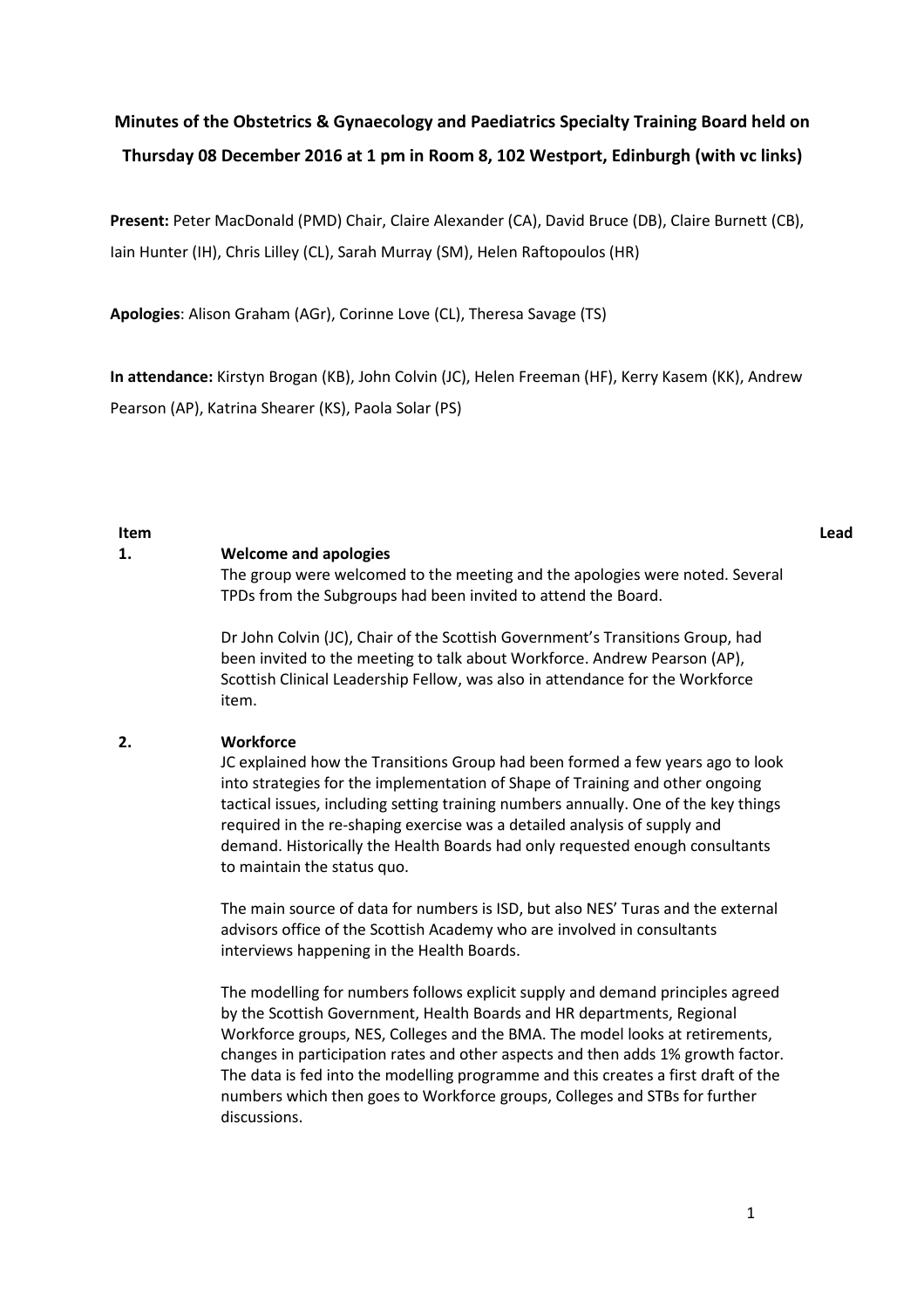The window for discussions with Scottish Government is short but it happens every year, so STBs can have their numbers ready and their arguments if they feel there is a case for further growth.

There was a move a couple of years ago to deal with gaps caused by LTFT, by changing establishment to WTE rather than headcount. This had resulted in an increase in trainee numbers. However, the TPDs felt that there was not much difference. The LTFT calculation can be done annually via the STB and fed into MDET. It was acknowledged that the biggest hit of LTFT is in mid-grade rotas, but they have to keep in mind future consultant jobs before increasing trainee numbers.

The modelling does not take into account Service changes in the future, such as the enhanced consultant presence on site as suggested by the Colleges. The drive to this expansion has to come from the Service and Health Boards but JC is happy to explore proposals from the STBs. Any discussion in this direction needs to keep Workforce groups in the loop.

It was noted that currently O&G trainees can take between 7 and 16 years to complete their training.

In Paediatrics, the CCH model is joined to General Paediatrics and the Health Boards choose one or other label. Demand for both seems to be increasing. It is uncertain whether it is possible to take into account in the numbers algorithm that all the gaps in General Paediatrics and CCH are in the North of Scotland.

Future retirement may be affected by changes in NHS pension scheme. Also to note that some consultants go back into Service for 2 or 3 days a week after retirement.

JC and AP were thanked for their attendance and for a very helpful discussion and left the meeting. If JC has any questions he will email PMD.

**3. Minutes of meeting held on 22 September 2016**

The minutes were approved as a correct record of the meeting.

#### **4. Matters Arising /Action points**

4.1. Recruitment of LATs by region This item was deferred to next meeting **Agents Agents Agents Agents** 

4.2. GMC Form B

To ensure that TPDs and TP Administrators have submitted the Form B for any placement of 2 sessions per week or more.

#### **5. Equality & Diversity objectives 2017-2021**

The Board had received the E&D Objectives paper for information. DB explained that these are outcomes for the whole organisation but there are a couple of them that are particularly relevant to Medicine: Enhancing access to employment and career development, and Reducing differential attainment in education. DB asked the Board to start thinking about differences in ARCPs and data about trainees from black and minority ethnic backgrounds. The E&D form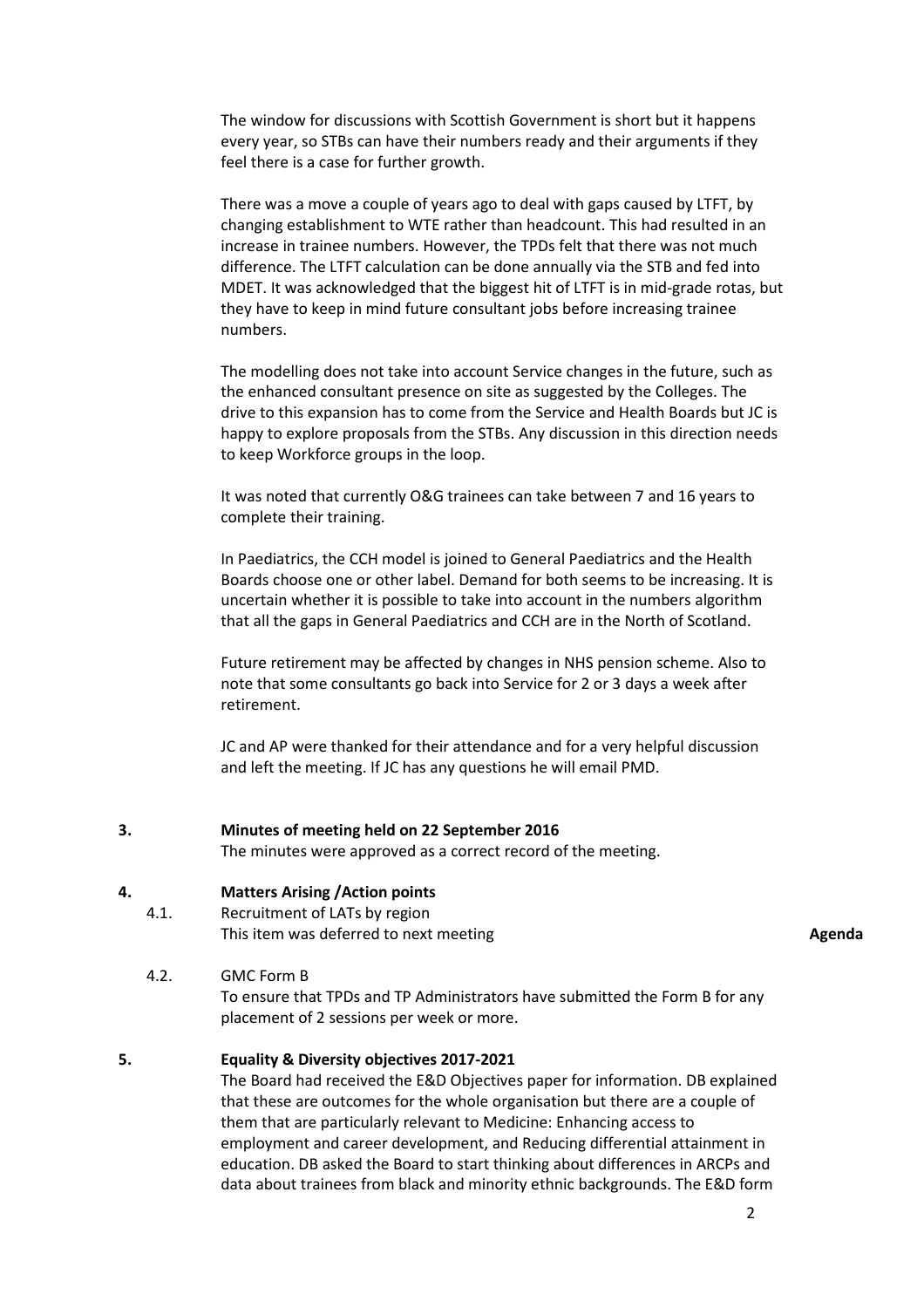is on Turas and all trainees are asked to fill it in. The STB will look at the data twice a year. **Agenda**

#### **6. QM/QI**

PMD reported that there have been two visits since the last Board meeting. The reports are still being finalised. The neonatal unit in Aberdeen RI has been put in GMC Enhanced Monitoring.

The list of sites to be visited next year is decided. The dates for the visits will follow in due course.

The input from the TPD reports is highly valued in the Quality process. If there are any concerns about sites, let the Quality Lead or PMD know.

#### **7. Update from MDET / LDD**

DB highlighted the following points from the last MDET meeting:

- HEE is doing a review of the ARCP process in England.
- To get more flexibility into training as part of the "Improving working lives of doctors" work, MDET is considering offering part time training as well as LTFT.
- The GMC have released the questionnaire that is going to be used when they visit Scotland in 2017.
- The GMC have released an interesting document regarding the state of Medical Education and Practice in the UK, which is likely to lead to changes in their NTS.
- The Scottish Training Survey (STS) has had the free text questions re-worded to encourage more relevant comments from trainees.

#### **8. Report from Liaison Medical Director**

There was no representative.

#### **9. Report from CSRH**

There was no representative.

#### **10. Report from Paediatric Cardiology**

BS noted that the unit is still under Enhanced Monitoring in the West of Scotland.

#### **11. Report from Obs & Gynae Subgroup**

11.1. Issues raised by Subgroup

CA gave the following summary of the Subgroup discussions:

- Recruitment plans are in place for January.
- A meeting will be arranged between PMD and the TPDs to discuss Subspecialty Training arrangements and workforce planning.
- There was a query about ATSM for certain Subspecialties which are only available in two centres. This issue is being sent to MDET.
- 11.2. Issues raised by Trainees There were no issues raised by trainees.